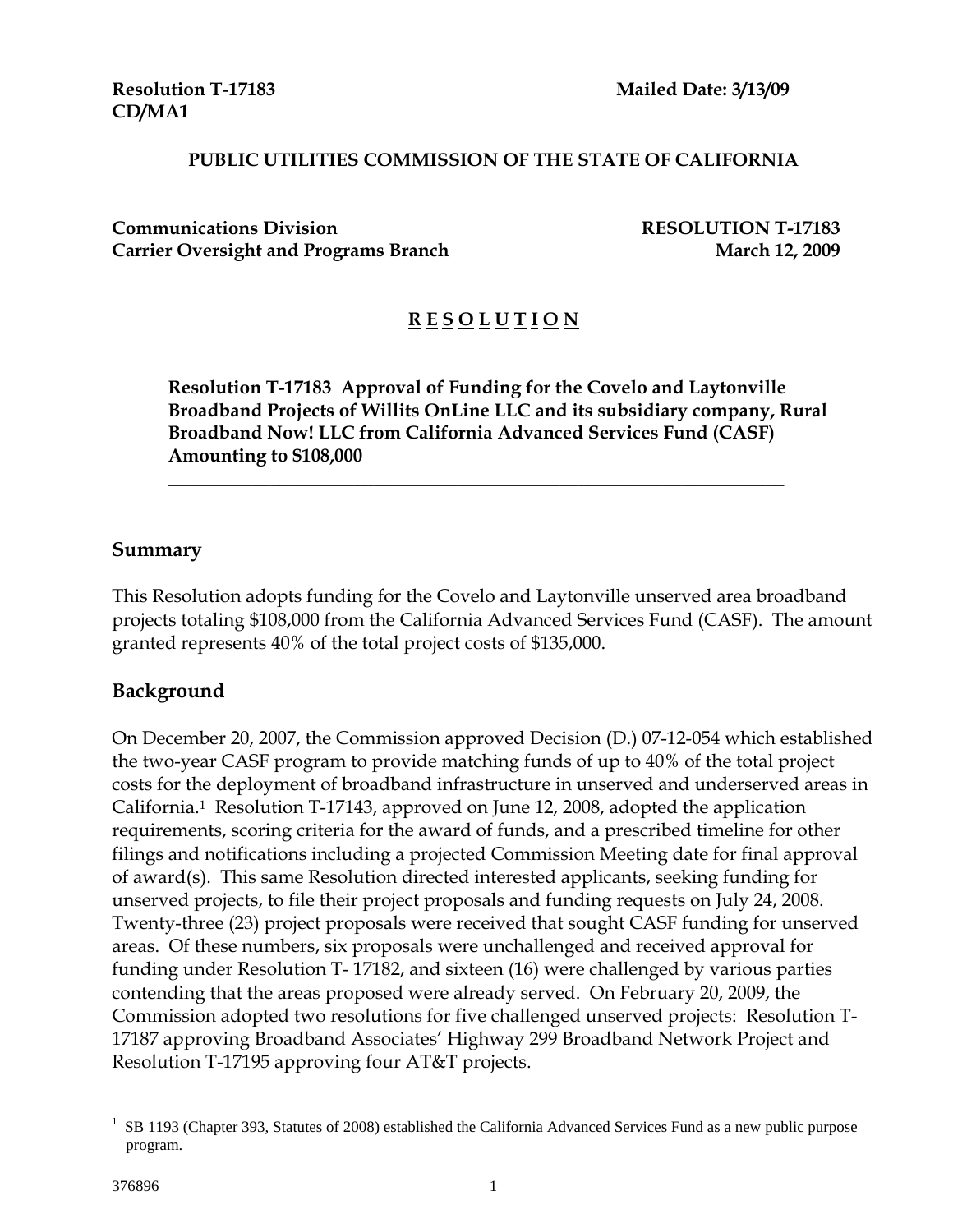Willits Online LLC submitted two project proposals on behalf of Willits Online LLC and its subsidiary company, Rural Broadband Now! LLC (Willits) for the Covelo and Laytonville areas of Mendocino County on July 24, 2008. Further details are presented in the Discussion Section of this resolution.

### **Notice/Protests**

The Census Block Group (CBG) list appeared by county on the Commission's CASF website page under "UNSERVED areas proposed to be served as of July 24, 2008: Census Block Groups (CBGs)." Of the CBGs covered by Willits proposals none was formally challenged by either existing service providers or other interested parties. Therefore, Communications Division (CD) proceeded with a review and an analysis of these project areas to verify that they were indeed unserved as of the applicants' filing date.

### **Discussion**

 $\overline{a}$ 

This Resolution adopts a total of \$108,000 in CASF funding support for the Covelo and Laytonville projects. These projects are described in detail in Appendix A, A-1 and A-3, respectively. Appendix A-2 and A-4 show maps of the Covelo and Laytonville unserved project areas. A statewide map showing the location of both projects is shown in Appendix A-5.

For qualification purposes under the CASF program, unserved areas are defined as areas not served by any form of facilities-based broadband, or where Internet connectivity is available only through dial-up service or satellite.

Willits Online LLC submitted two project proposals on behalf of Willits Online LLC and its subsidiary company, Rural Broadband Now! LLC (Willits), a telephone corporation registered with the Commission, for the Covelo and Laytonville areas of Mendocino County on July 24, 2008.

In its application, Willits requests CASF funding of \$54,000 for the Covelo and \$54,000 for the Laytonville unserved areas. These amounts represent 40% of the total project cost of \$135,000 for the Covelo unserved area and 40% of the total project cost of \$135,000 for the Laytonville unserved area.

Willits proposes to deploy ADSL2+<sup>2</sup> based broadband service which will reach most addresses that have existing wireline telephone service, within 3.5 miles of Willits' central

<sup>2</sup> Asynchronous Digital Subscriber Line (ADSL)2+ is the International Telecommunications Union (ITU) standard known as ITU G.992.5. Standard and download speeds can be up to 24 MBPS, while upload speeds are specified as up to 1 MBPS. ADSL2+ will provide higher download speeds over longer distances from the exchange than ADSL2 and is becoming the prevalent technology of choice for ADSL broadband services.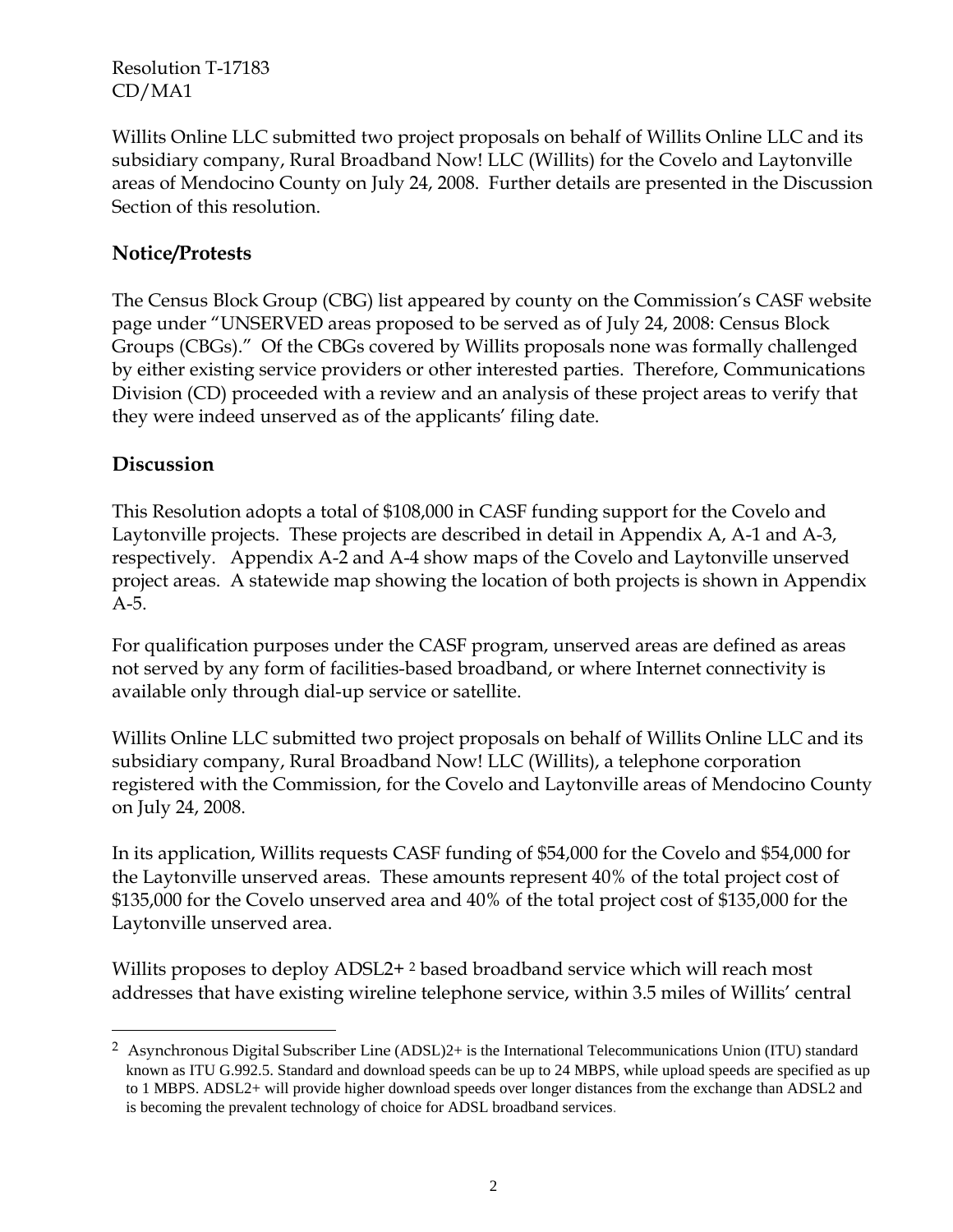office. These projects will be able to serve approximately 300 and 500 households in the Covelo and Laytonville areas, respectively.

CD reviewed Willits projects' eligibility in the unserved review phase by analyzing the required data submitted. This information included, but is not limited to: proof of CPCN registration; descriptions of current and proposed broadband infrastructure; Geographic Information System (GIS) formatted Shapefiles mapping the subject areas; assertion that the area is unserved; potential subscriber size and household incomes; project construction schedule; project budget; proposed pricing and commitment period for new subscribers; and, financial qualifications of the applicant.

A list of CBGs appeared by county on the Commission's CASF website page under "UNSERVED areas proposed to be served as of July 24, 2008: Census Block Groups (CBGs*)".* CBGs 060450101002 and 060450101003 for the Covelo unserved area and CBG 060450102005 for the Laytonville unserved areas were not challenged by existing service providers or other interested parties. CD proceeded with its independent review and analysis, and verified the non-existence of broadband service of the Covelo and Laytonville areas through the January 2008 Broadband Task Force Report (BBTF).

In its application, Willits also indicated that its Covelo project began prior to Commission authorization. Through a formal data request, CD asked for additional information to determine Covelo's project eligibility for CASF funding. In its response, Willits states that the equipment required for the Willits-Sanhedrin-Covelo project link was ordered on June 12, 2008.

Although the Commission normally approves projects on a prospective basis and CD considered disqualifying the Covelo portion, CD is recommending the approval of both the Covelo and Laytonville projects even though Willits already commenced construction activities before approval. CD believes the approval of both projects is appropriate here because:

- the CASF guidelines may have been open to misinterpretation as Resolution T-17143 did not explicitly state that applicants should not start construction activities prior to approval of CASF funding and that applicants doing so run the risk of not having their projects approved and thus, not being reimbursed for project expenditures;
- the applicant is a newcomer, as far as participation in the Commission's programs are concerned, and may not be conversant with the Commission's rules as other telecommunication corporations;
- the needs in the Covelo and Laytonville areas, particularly with respect to the statistics on the low proficiency levels of its high schools and elementary schools; broadband service to these areas would hopefully improve the proficiency levels in its high schools and elementary schools; and
- the applicant wanted to undertake construction under good weather condition.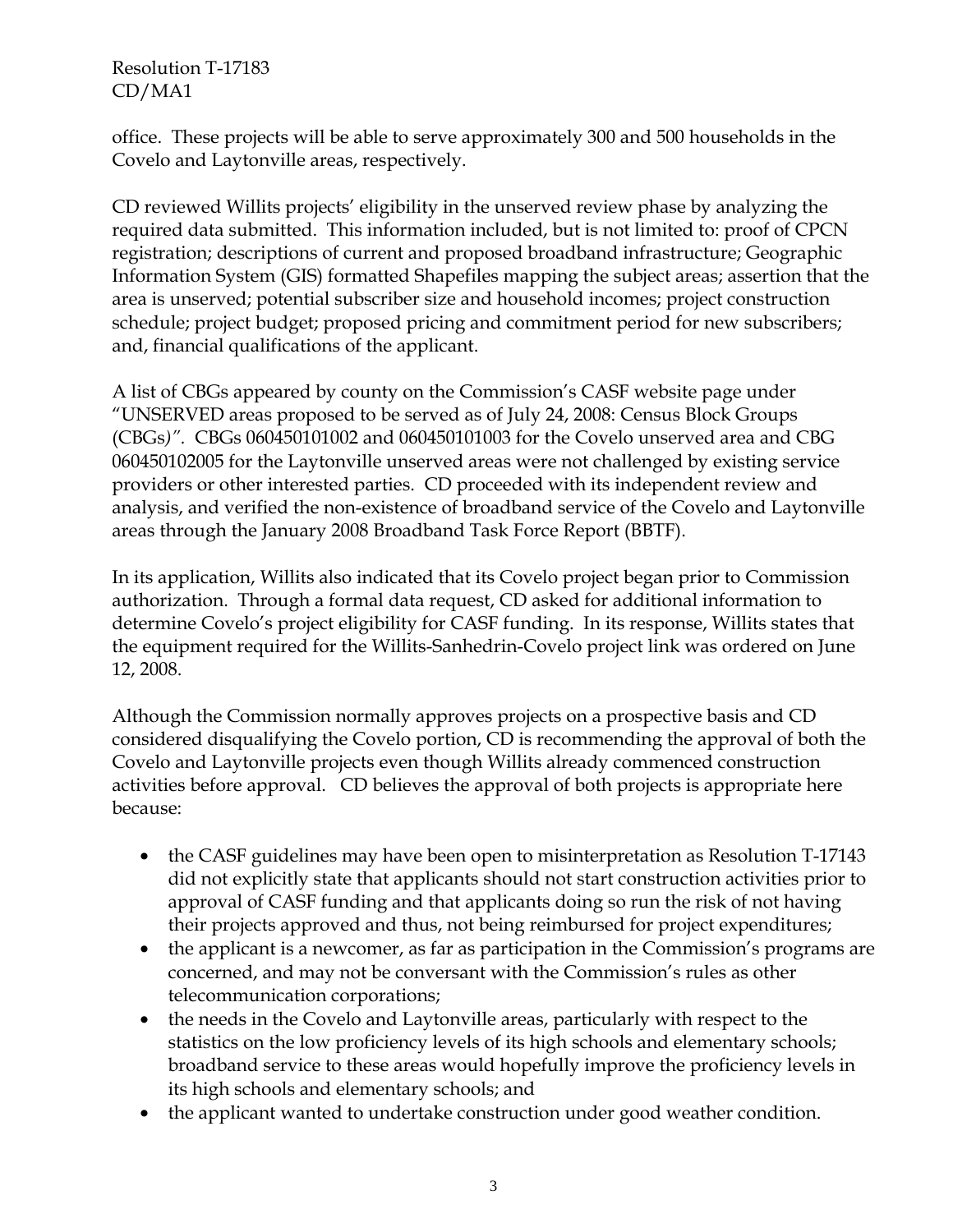However, CD stresses that its approval of the already underway Covelo broadband project is a one-time occurrence. This should not serve as a precedent for other CASF projects submitted by the applicants. All subsequent applications from Willits, shall be subject to Commission and CASF funding rules and guidelines. Further, applicants who start a project prior to Commission approval do so at their own risk and may be responsible for all costs and expenses incurred.

Accordingly, CD recommends the approval of the Covelo and Laytonville projects with a total CASF award of \$108,000.

The Application Requirements and Guidelines on the awarding of CASF funds<sup>3</sup> provide that the execution of a Performance Bond is not required if 60% of the total project costs comes from the applicants' capital budget and is not obtained from outside financing sources. In its applications, Willits certified in writing that 60% of the total project costs will come from its existing capital budget. Therefore, a performance bond will not be required from the applicant.

Willits also states in its application that it will collocate within Verizon central offices to install and maintain the necessary DSL termination equipment for the Laytonville project. Willits explained that it will not be constructing any facilities for the purposes of providing broadband service except for equipment to be installed in existing Verizon central offices or buildings. Therefore, since this is a limited facility based construction, Willits is exempt from the California Environmental Quality Act review. However, Willits is required to comply with all other requirements and conditions such as, but not limited to, the submission of Form 477 associated with the granting of CASF funds as specified in Resolution T-17143.

# **Payments to CASF Recipients**

Submission of invoices and payments to Willits shall be made in accordance with Section IX of Appendix A of Resolution T-17143 and according to the guidelines and supporting documentation required in Resolution T-17143.

Since CASF funding is limited to entities with a Certificate of Public Convenience and Necessity (CPCN) that qualify as a "telephone corporation" as defined under P. U. Code §234 or wireless carriers registered with the Commission over which the Commission has jurisdiction, payment to Willits shall essentially follow the process adopted for funds created under Public Utilities Code §270. The following table describes the timeline for processing CASF payments.

 $\overline{a}$ 

<sup>&</sup>lt;sup>3</sup> Resolution T-17143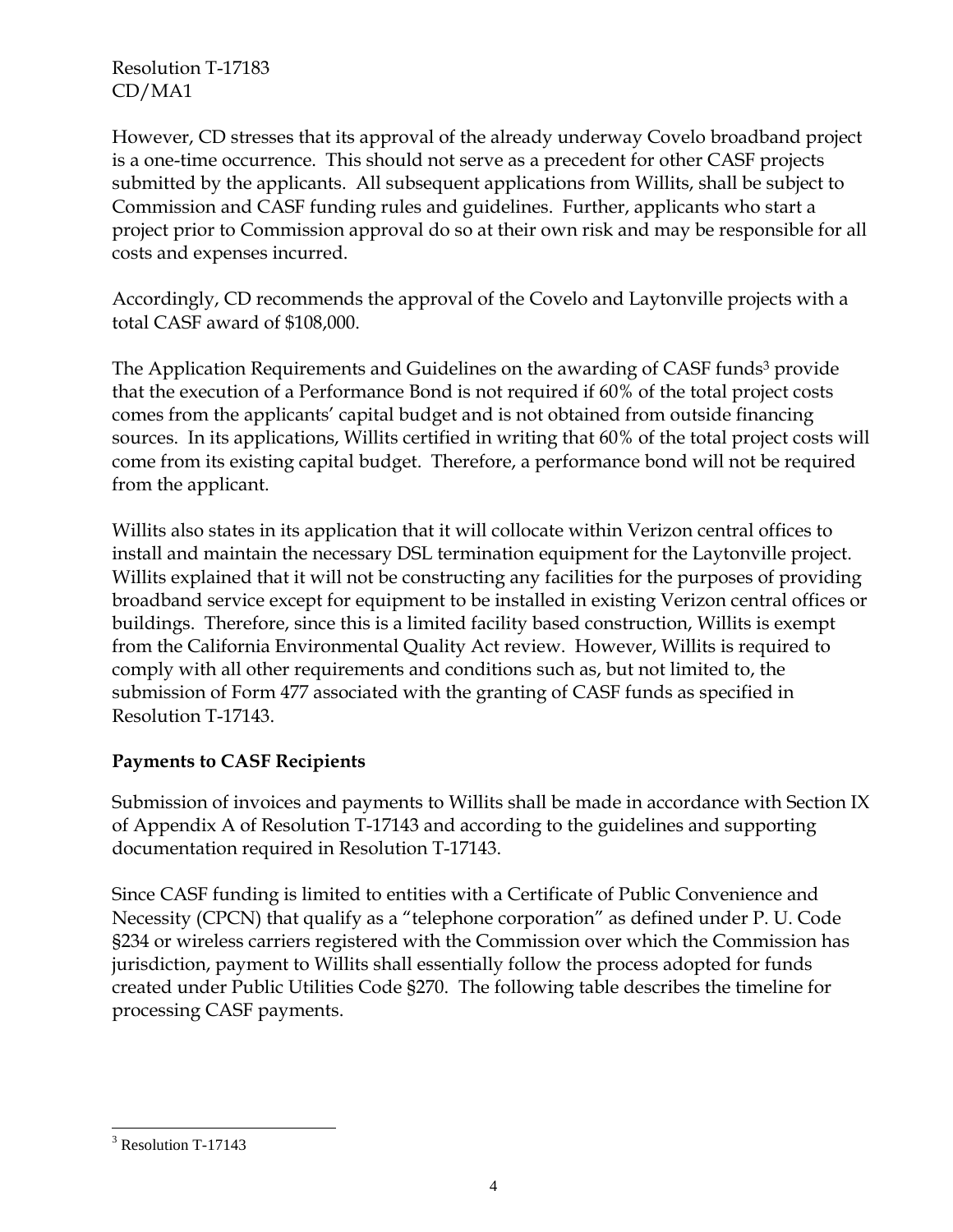| Event                                                                                            | Payment Cycle 1<br>(Day/Month)                       | <b>Payment Cycle 2</b><br>(Day/Month)                             |
|--------------------------------------------------------------------------------------------------|------------------------------------------------------|-------------------------------------------------------------------|
| Invoices due from CASF<br>recipients to CD                                                       | 5 <sup>th</sup> of Month 1                           | $20th$ of Month 1                                                 |
| Payment letters from CD to<br>Information and<br><b>Management Services</b><br>Division (IMSD) 4 | On 19th of Month 1                                   | On 4 <sup>th</sup> of Month 2                                     |
| Invoices submitted from<br><b>IMSD</b> to State's Controller<br>Office (SCO) for payments        | 20 <sup>th</sup> through 26 <sup>th</sup> of Month 1 | 5 <sup>th</sup> through 13 <sup>th</sup> of<br>Month <sub>2</sub> |

Willits may submit its invoices under Payment Cycle 1 or 2.

If any date in this payment schedule falls on a weekend or holiday, that date will be advanced to the next business day but the remaining dates in the payment schedule will remain unchanged. SCO requires 14 to 21 days to issue payment from the day that requests are received by SCO.

# **Comments on Draft Resolution**

In compliance with PU Code § 311(g), a notice letter was emailed on January 20, 2008 informing a) all applicants filing for unserved areas and b) parties on the service list of R.06- 06-028 of the availability of the draft of this Resolution for public comments at the Commission's website http://www.cpuc.ca.gov/static/documents/index.htm. This letter also informed parties that the final conformed Resolution adopted by the Commission will be posted and will be available at this same website.

On February 4, 2009, Willits submitted comments only to Commission staff on the draft resolution and requested the approval of both the Covelo and Laytonville unserved area projects for CASF funding. Willits was subsequently asked to served its comments to parties in the R.06-06-028 proceeding.

Willits comments are summarized below:

**1.** *There may have been some misunderstanding of the evolution of the project***.**  Willits clarifies that it had a business desire to perform an upgrade to its microwave backhaul network in the Covelo area prior to the announcement of CASF. Willits placed the equipment order for the Willits-Sanhedrin-Covelo link with the idea to only use the equipment internally. Further, Willits was motivated to install the equipment on Sanhedrin Mountain due to good weather, availability of financing to purchase the equipment, and the possibility of a future

 $\overline{a}$ 4 The above schedule is contingent on the CASF recipient submitting clear, complete and error free invoices to CD. Additional time to process payments may be necessary if CD finds problems with the submitted invoice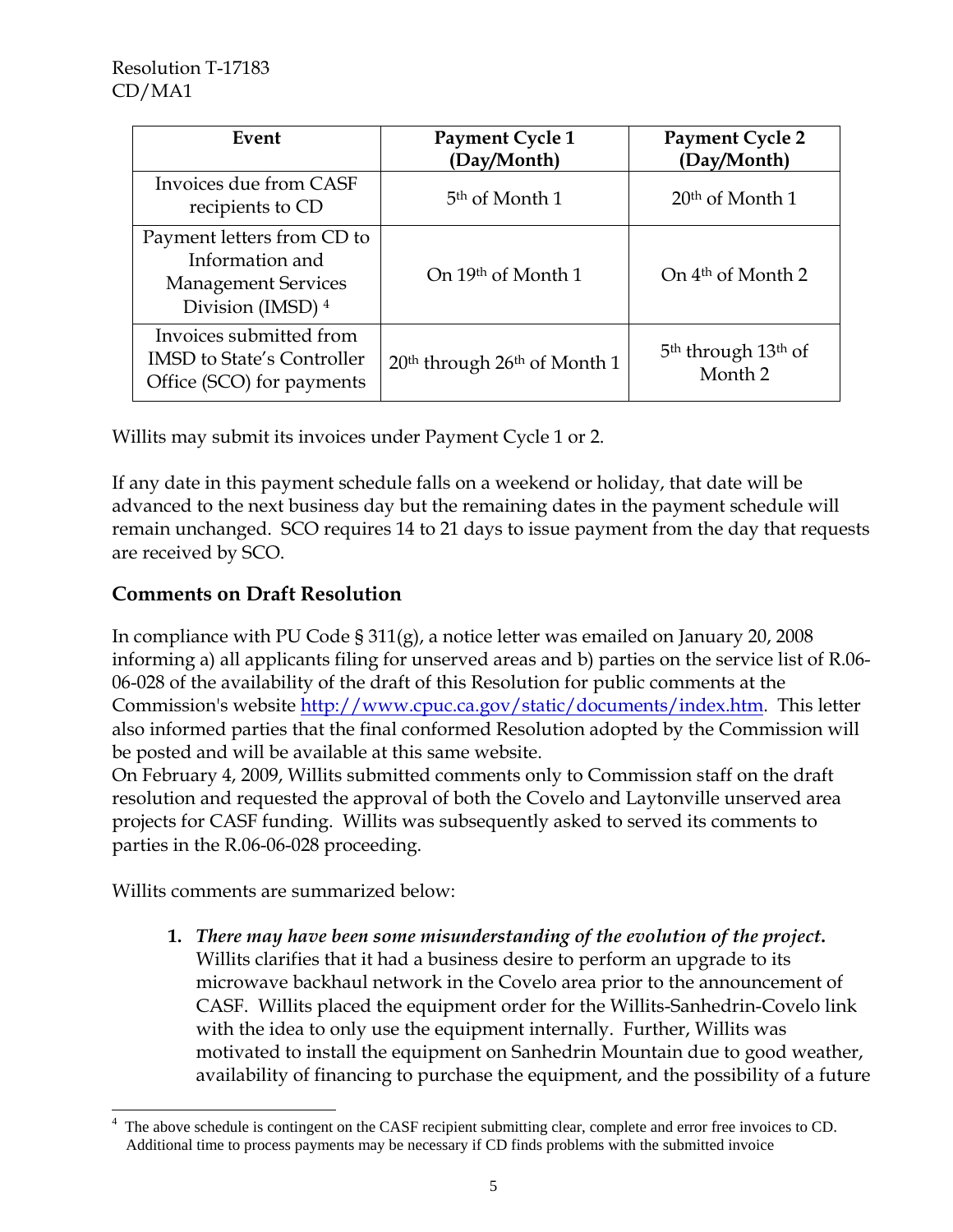> loan which would enable them to offer DSL to areas within the range of the new microwave. Willits believes that installing the equipment in 2008 would set the stage for future loans/grants.

**2.** *Equity of disqualifying Covelo.*

Willits states that it has taken a huge business risk in participating in the CASF program. Covelo is a remote rural community which lacks many basic services including broadband and government support. In addition, the low population density makes any kind of infrastructure unattractive and unprofitable due to low use and high operational expense. Over the years, Covelo has lost local businesses due to the lack of broadband service and cannot easily attract new business nor adequately compete because it is not connected. Willits also notes that Resolution T-17143 did not specifically discuss time frames

for what could be considered nor did it state that applicants' cannot continue with their business as usual.

### **3.** *The project is not designed to be divided.*

Willits indicates that its project planning accounted for designing a system that would support both Covelo and Laytonville unserved areas. In trying to meet the deadline, Willits elected to absorb some costs, such as cost of construction, costs involved in establishing the collocation presence and miscellaneous equipment expenses. Willits states that without the approval of the total amount requested for Covelo and Laytonville projects, Willits may not be able to complete either project.

# **4.** *Technical errors in the analysis***.**

Willits states that Resolution T-17183 incorrectly states the speeds proposed by Willits. Willits proposes to install ADSL2+ technology with proposed speeds of up to 24 MBPS down and 2.5 MBPS up.

**5.** *Overwhelming public support for the project* Willits submits a petition with 318 signatures of Covelo residents requesting that the project go forward.

The Commission, in Resolution T-17143, Appendix A, IV.11. Deployment Schedule states:

• Delineated schedules for deployment to build out within 24 months of the approval of the application. (emphasis added)

Also, the timeline of submission for and evaluation of both unserved and underserved projects in Appendix A states "CD will respond to funding requests through letter informing the applicant that the application has been evaluated and the project qualifies for CASF Funding; however, Final approval will be by Commission resolution." (emphasis added)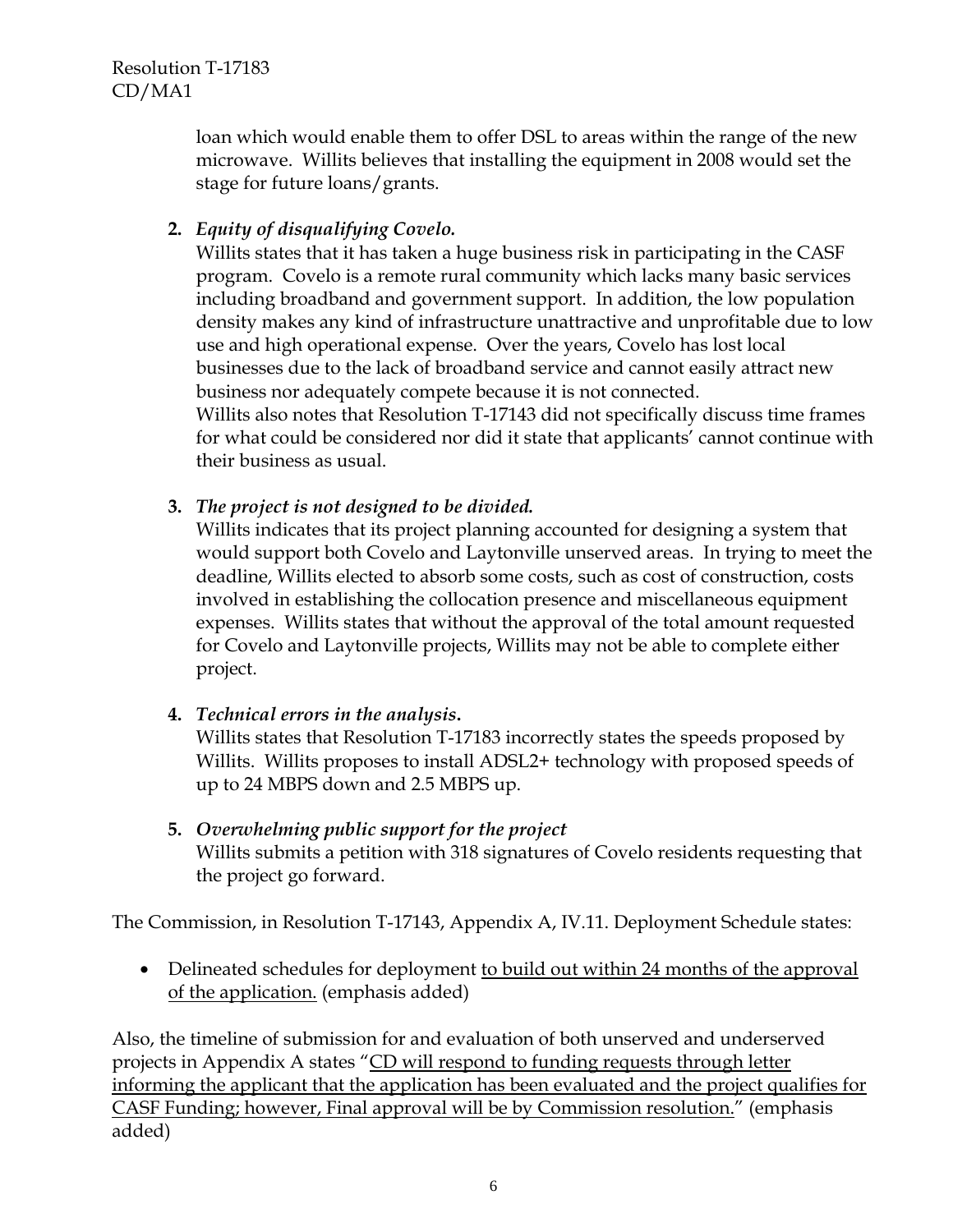While Resolution T-17143 did not explicitly state that applicants should not start projects prior to Commission approval, applicants risk the disapproval of their projects that start prior to Commission approval. CD now puts future applicants on notice that if applicants commence work or incur costs and expenses on a proposed project prior to Commission approval, they do so at their own risk for it is illogical for any party to assume that the mere submission of an application guarantees funding approval. If the mere submission of a CASF application is the basis for approval, then the Commission's CASF requirements and scoring criteria for evaluation is meaningless.

The Commission normally approves projects on a prospective basis. Telecommunication corporations who are conversant with the Commission's rules and practices are aware of this. In fact, of the telecommunication corporations who applied for CASF funding to date; only Willits has assumed that the Commission will fund projects that already started and/or has been completed.

CD recognizes, however, that, Willits is new to the Commission and may not have had experience dealing with the Commission and other state agencies. Likewise, since the above-cited portions of Resolution T-17143 imply that projects need to be approved first before start of construction and disbursement of funds, it did not explicitly say so. This may have created some confusion for newcomers to the Commission.

CD takes note of Willits comments that the start of construction was prompted by the following factors: good weather, availability of financing and the possibility of securing future loans.

CD particularly takes note of the fact that the schools in both Covelo and Laytonville register very low in terms of proficiency: 23% for Covelo high schools and 17% for elementary schools and 30% for Laytonville high schools and 33% for elementary schools.

Because of these mitigating factors: weather condition in the proposed area and the proficiency levels in its schools, CD has reconsidered its original position of not recommending funding for approval Willits' Covelo project.

Accordingly, CD recommends for approval both the Covelo and Laytonville unserved broadband projects for CASF funding of \$108,000.

CD also notes that the applicant had made procedural errors in its application. Willits did not file its application online nor did it submit maps with its application. CD staff, on July 24, 2008, accepted a hard copy of the application and assisted/prepared the maps for Willits' project areas. Likewise, Willits, in submitting their Opening Comments, failed to serve all applicants for unserved areas and parties in R.06-06-028, thus extending the opening and reply comment periods. The Commission excuses these lack of adherence to Commission's and CASF 's rules for this first application because its primary concern is to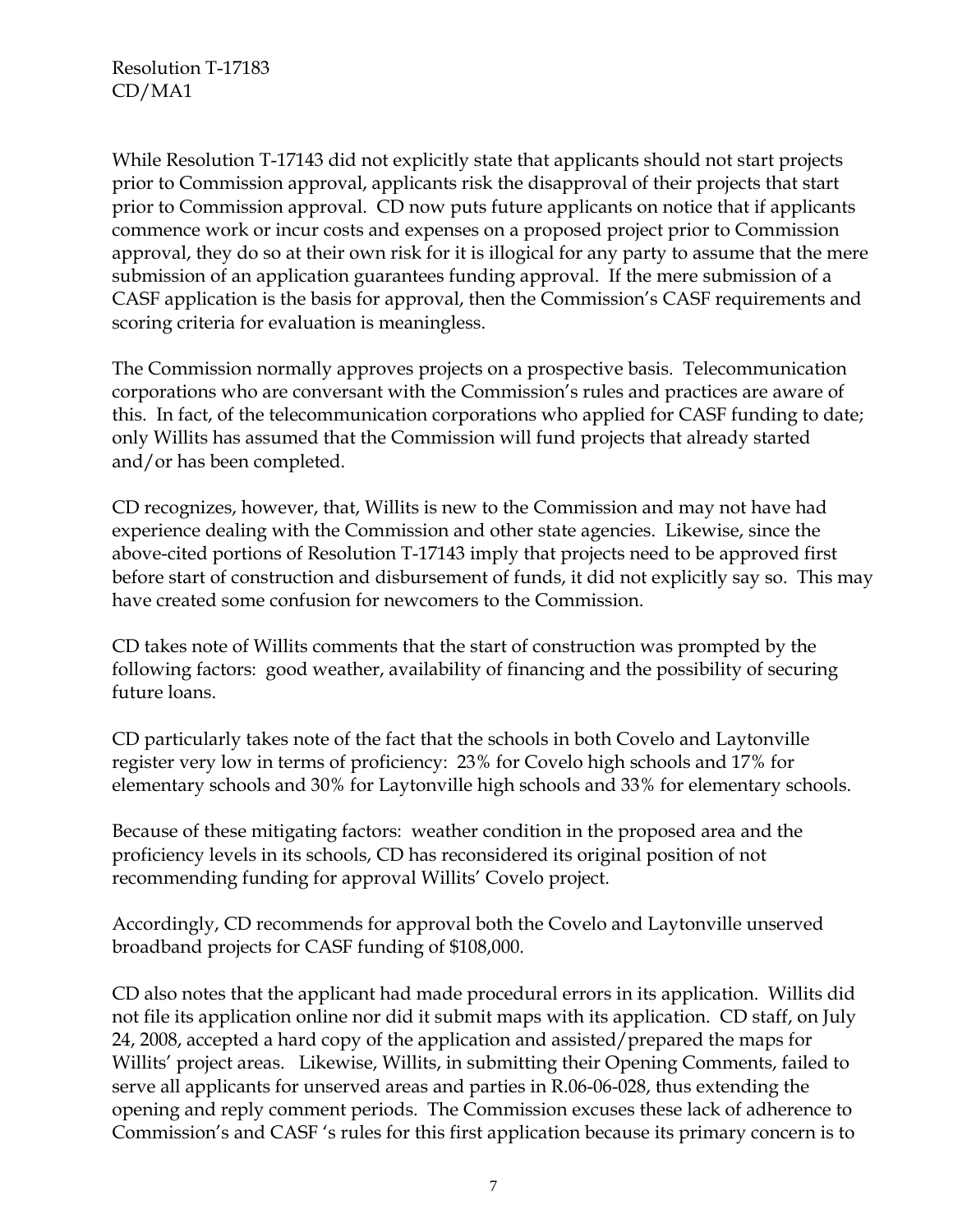ensure that broadband service is made available to areas that have none and whose population would derive the most benefit from its availability .

# **Findings**

- 1. The California Advanced Services Fund (CASF) was implemented by Decision (D.) 07- 12-054. The CASF was established as a two-year program that will provide matching funds of up to 40% of the total project costs for the deployment of broadband infrastructure in unserved and underserved areas in California.
- 2. Resolution T-17143, approved on June 12, 2008, adopts the application requirements and scoring criteria for the award of funds, a prescribed timeline for other filings and notifications including a projected Commission Meeting date for final approval of award(s). T-17143 directed interested applicants seeking funding for unserved projects to file their project proposals and funding requests on July 24, 2008.
- 3. Unserved areas are defined as areas which are not served by any form of facilities-based broadband, or where Internet connectivity is available only through dial-up or satellite service.
- 4. Willits Online submitted two project proposals on behalf of Willits Online and its subsidiary company, Rural Broadband Now! LLC (Willits) and requested CASF funding of \$54,000 for the Covelo unserved area and \$54,000 for the Laytonville unserved area of Mendocino County.
- 5. A list of census block groups (CBGs) appeared by county on the Commission's CASF website page under "UNSERVED areas proposed to be served as of July 24, 2008: Census Block Groups (CBGs)". CBGs 060450101002 and 060450101003 for the Covelo unserved area and CBG 060450102005 for the Laytonville unserved areas were not challenged by either existing service providers or other interested parties. Communications Division (CD) proceeded with its independent review and analysis of the Covelo and Laytonville areas to verify that they were unserved as of the applicants' filing date.
- 6. CD reviewed Willits application's eligibility in the unserved review phase by analyzing the required data submitted. These data include, but are not limited to: proof of CPCN registration; descriptions of current and proposed broadband infrastructure; geographic information system (GIS) formatted Shapefiles mapping the subject areas; assertion that the area is unserved; potential subscriber size and household incomes; project construction schedule; project budget; proposed pricing and commitment period for new subscribers; and, financial qualifications of the applicant.
- 7. Shapefiles, which mapped the broadband deployment, were reviewed by CD using sources including, but not limited to, the United States 2000 Census data and the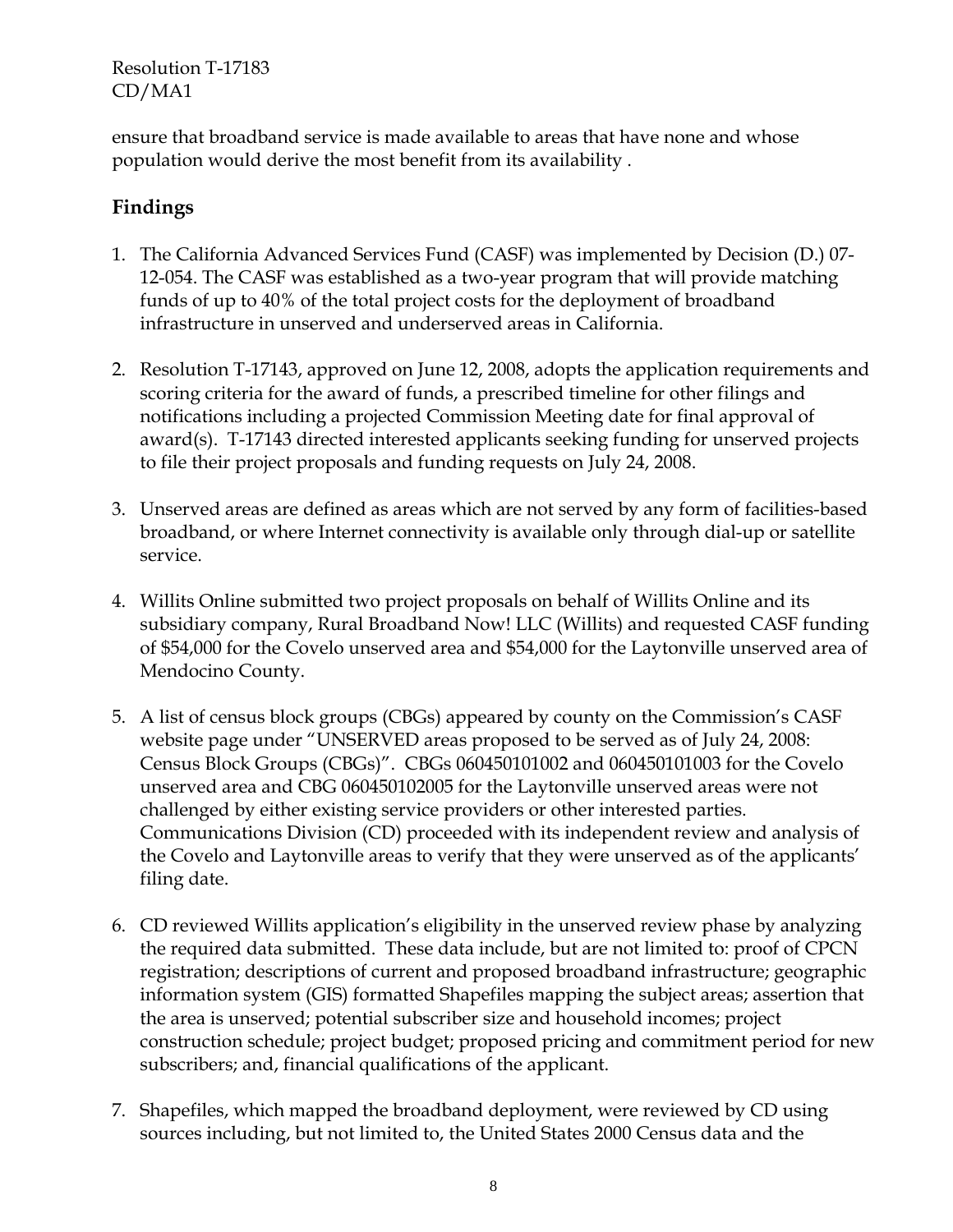> January, 2008, Broadband Task Force Report and its available on-line maps. These maps helped to verify the existence of or non-existence of broadband service areas and broadband speeds, where available.

- 8. CD is recommending approval of the Covelo project in spite of the start of the project prior to Commission approval of CASF funding and Willits' non-observance of Commission and CASF rules, requirements, and guidelines because of the following:
	- the CASF guidelines may have been open to misinterpretation as Resolution T-17143 did not explicitly state that applicants should not start construction activities prior to approval of CASF funding and that applicants doing so run the risk of not having their projects approved and thus, not being reimbursed for project expenditures;
	- the applicant is a newcomer, as far as participation in the Commission's public programs are concerned, and may not be conversant with the Commission's rules as other telecommunication corporations;
	- the needs in the Covelo and Laytonville areas, particularly with regard to the statistics on the low proficiency level of its high schools and elementary schools; broadband service to these areas would hopefully improve the proficiency levels in its high schools and elementary schools; and
	- the applicant wanted to undertake construction under good weather condition.
- 9. CD stresses that its approval of the already underway Covelo project is a one-time occurrence. This should not serve as a precedent for other CASF projects submitted by the applicants. All subsequent applications from Willits shall be subject to Commission and CASF funding rules and guidelines.
- 10. Applicants who start a project prior to Commission approval do so at their own risk and may be responsible for all costs and expenses incurred.
- 11. CD determined that the Covelo and Laytonville unserved area projects are eligible to receive funding under CASF.
- 12. Willits should not be required to post a performance bond for its Laytonville project since 60% of its total project cost will be financed by Willits through its capital budget.
- 13. Willits should be exempt from the California Environmental Quality Act review since it will collocate within Verizon central offices and buildings to install and maintain the necessary DSL equipment and is therefore a limited facility based construction.
- 14. Willits should comply with all the other requirements and conditions such as, but not limited to, the submission of Form 477 associated with the granting of CASF funds as specified in Resolution T-17143.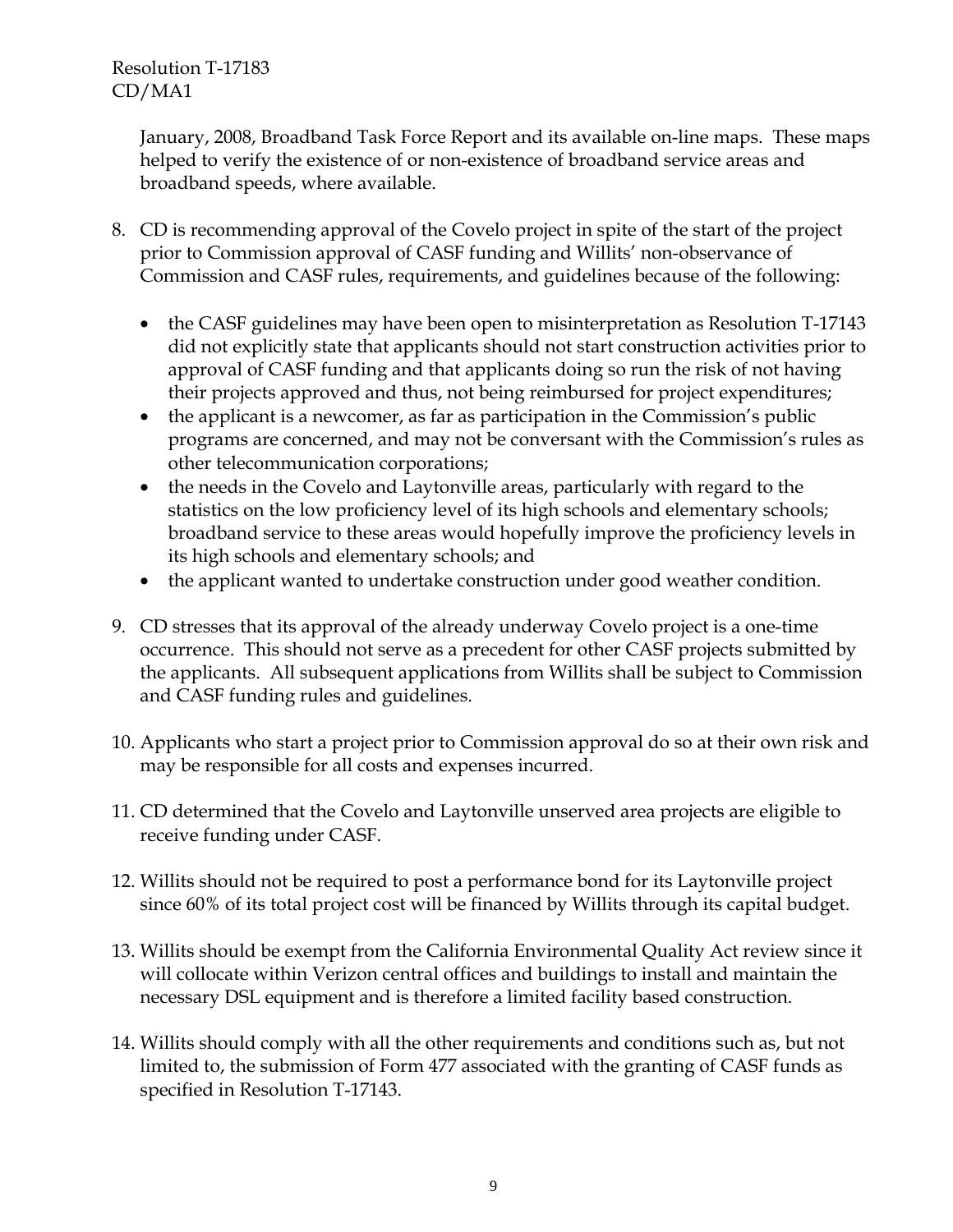- 15. A notice letter was emailed on January 20, 2009 informing a) all applicants filing for unserved areas and b) parties on the service list of R.06-06-028 of the availability of the draft of this Resolution for public comments at the Commission's website http://www.cpuc.ca.gov/static/documents/index.htm. This letter also informed parties that the final conformed Resolution adopted by the Commission will be posted and available at this same website.
- 16. Opening comments on the Draft Resolution were filed by the Willits. No reply comments were filed. Willits' comments are addressed in the Comments section of this Resolution.
- 17. The Commission finds CD's recommended CASF award of \$108,000 for the Covelo and Laytonville broadband projects reasonable and consistent with Commission orders and should be adopted.

# **THEREFORE, IT IS ORDERED that:**

- 1. The California Advanced Services Fund (CASF) shall award \$108,000 to Willits Online LLC and subsidiary company, Rural Broadband Now LLC (Willits) for the Covelo and Laytonville projects as described in the Discussion section of this Resolution.
- 2. The program fund payment of \$108,000 for the Commission-approved Covelo and Laytonville broadband projects shall be paid out of the CASF fund in accordance with the guidelines adopted in Resolution T-17143.
- 3. Willits shall not be required to post a performance bond for its Covelo and Laytonville broadband projects.
- 4. Payments to Willits shall be in accordance with Section IX of Appendix A of Resolution T-17143 and in accordance with the process defined in the "Payments to CASF Recipients" section of this Resolution.
- 5. Willits shall be exempt from the California Environmental Quality Act review and requirements.
- 6. Willits shall comply with all requirements and conditions associated with the CASF funds award as specified in Resolution T-17143.
- 7. All subsequent applications from Willits, shall be subject to Commission and CASF funding rules and guidelines.
- 8. All other CASF applicants who start a project prior to Commission approval shall do so at their own risk and may be responsible for all costs and expenses incurred.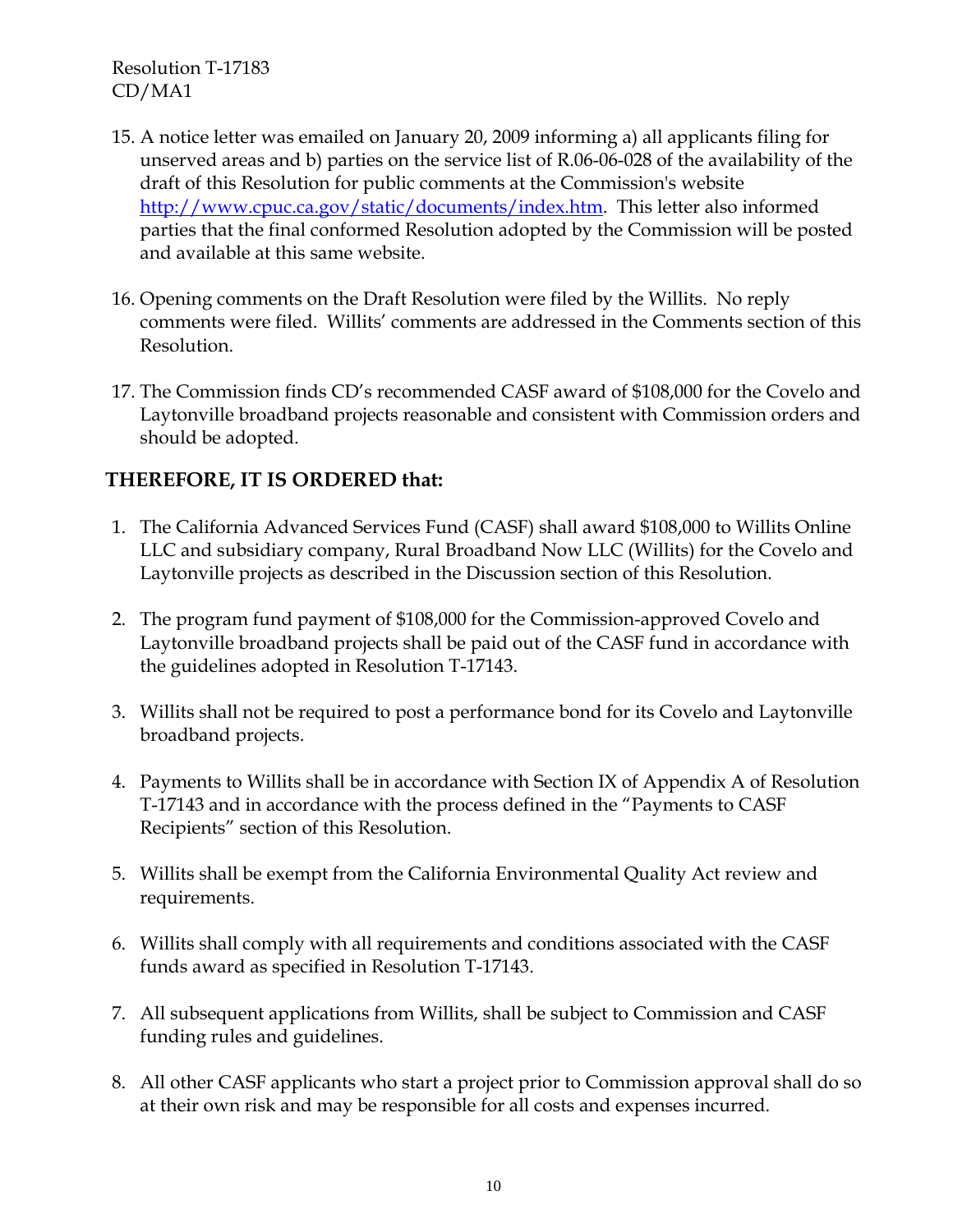This Resolution is effective today.

I hereby certify that this Resolution was adopted by the Public Utilities Commission at its regular meeting on March 12, 2009. The following Commissioners approved it:

/s/ Paul Clanon

PAUL CLANON Executive Director

MICHAEL R. PEEVEY President DIAN M. GRUENEICH JOHN A. BOHN RACHELLE B. CHONG TIMOTHY ALAN SIMON Commissioners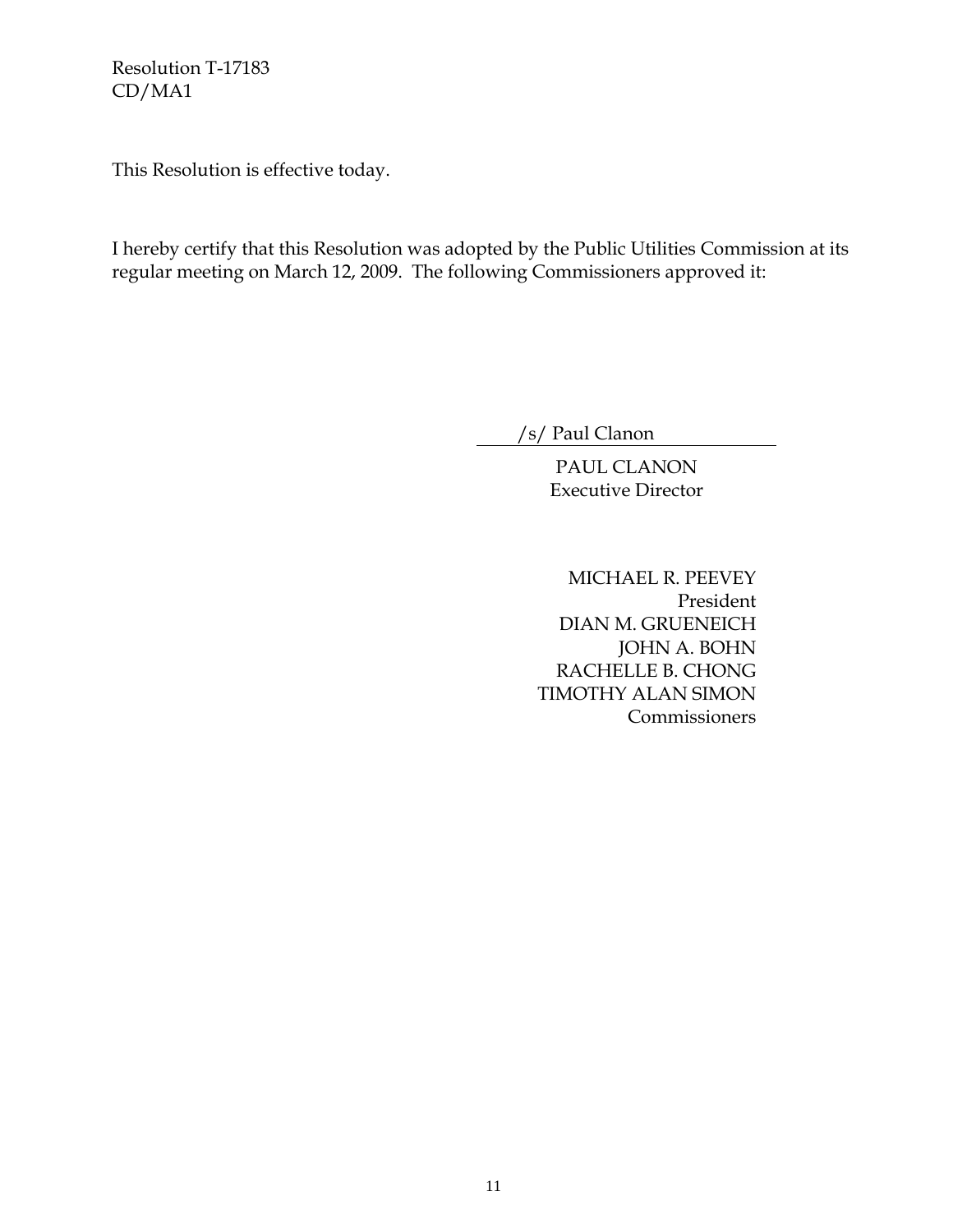# **APPENDIX A Resolution T-17183 Covelo Project Key Information**

| $\mathbf{1}$     | Project ID                                           | <b>Willits Online</b>                                                         |          |
|------------------|------------------------------------------------------|-------------------------------------------------------------------------------|----------|
| $\overline{2}$   | Project Name                                         | Covelo                                                                        |          |
| 3                | Project Plan                                         | deploy ADSL2+ based broadband<br>service to the rural community of<br>Covelo. |          |
| 4                | Project Size (in square miles)                       | 3.5                                                                           |          |
| $\overline{5}$   | Download speed                                       | up to 6 MBPS                                                                  |          |
| 6                | Upload speed                                         | up to 768 KBPS                                                                |          |
| 7                | Location                                             | Mendocino                                                                     |          |
| a)               | <b>Community Name</b>                                | Covelo                                                                        |          |
| $\boldsymbol{b}$ | CBGs/Household Income                                | 060450101002                                                                  | \$27,639 |
|                  |                                                      | 060450101003                                                                  | \$27,639 |
| c)               | <b>Zip Codes</b>                                     | 95428                                                                         |          |
| 8                | <b>Estimated Potential</b><br><b>Subscriber Size</b> |                                                                               |          |
| a)               | Households                                           | 300                                                                           |          |
| 9                | Deployment Schedule (from<br>Commission approval)    | July 2008 - February 2009                                                     |          |
| 10               | <b>Proposed Project Budget</b>                       |                                                                               |          |
|                  | CASF (40%)                                           | \$54,000                                                                      |          |
|                  | <b>CIAC</b>                                          |                                                                               |          |
|                  | <b>Amount of CASF Funds</b><br>Requested             | \$54,000                                                                      |          |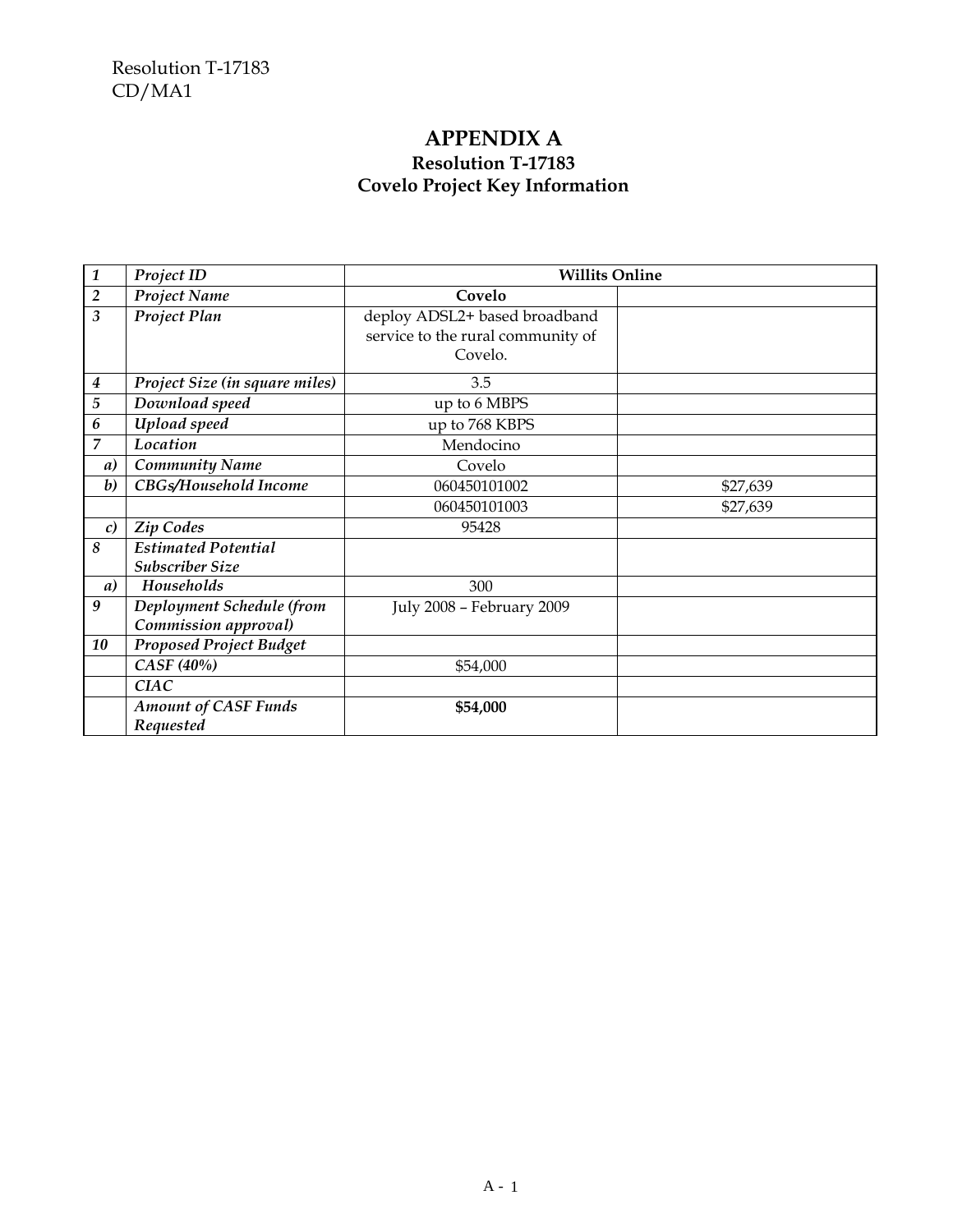# **APPENDIX A Resolution T-17183 Covelo Project Shape file**

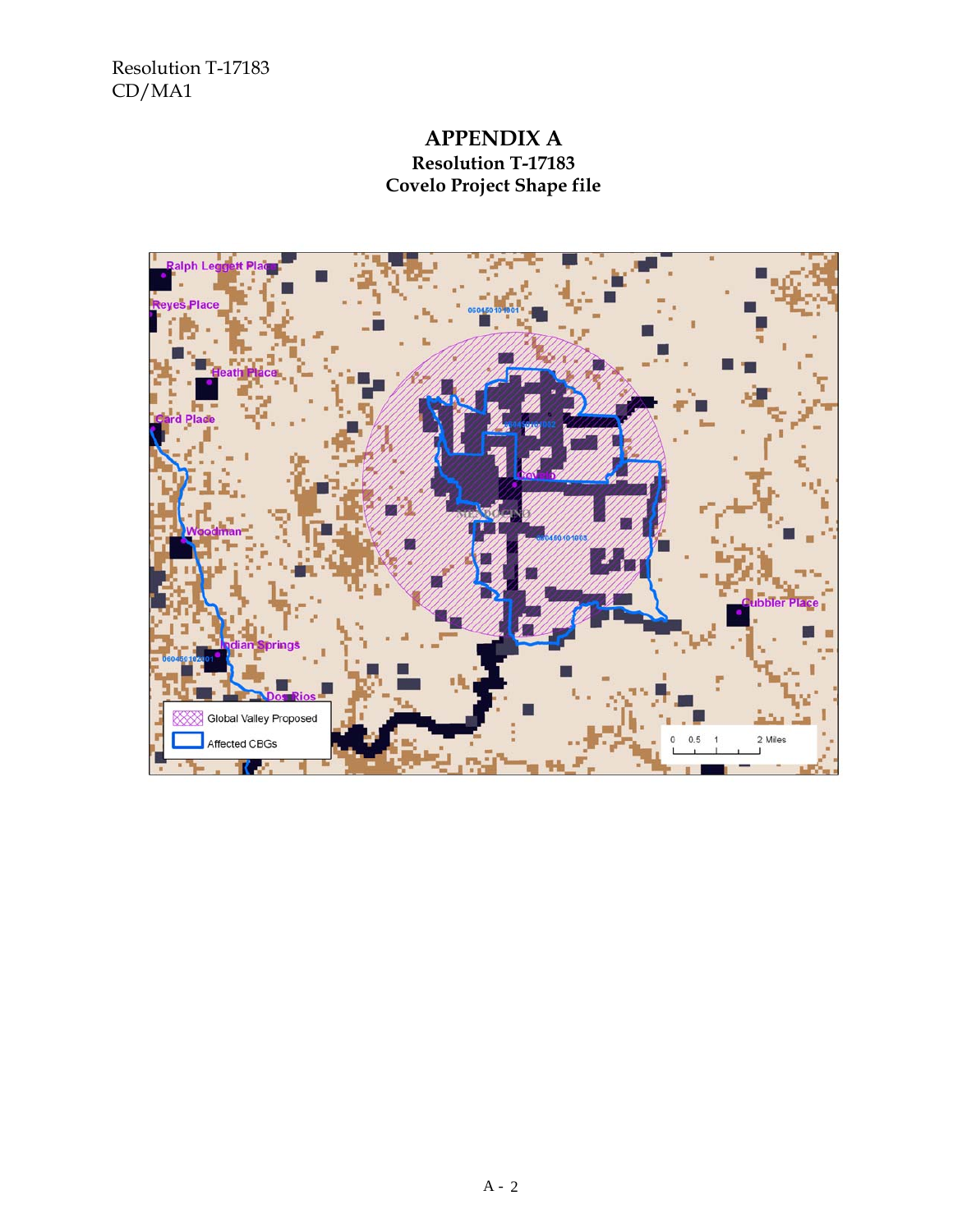# **APPENDIX A Resolution T-17183 Laytonville Project Key Information**

| $\mathbf{1}$     | Project ID                                           | <b>Willits Online</b>                                                              |          |
|------------------|------------------------------------------------------|------------------------------------------------------------------------------------|----------|
| $\overline{2}$   | Project Name                                         | Laytonville                                                                        |          |
| 3                | Project Plan                                         | deploy ADSL2+ based broadband<br>service to the rural community of<br>Laytonville. |          |
| $\boldsymbol{4}$ | Project Size (in square miles)                       | 3.5                                                                                |          |
| 5                | Download speed                                       | up to 6 MBPS                                                                       |          |
| 6                | Upload speed                                         | up to 768 KBPS                                                                     |          |
| 7                | Location                                             | Mendocino                                                                          |          |
| a)               | <b>Community Name</b>                                | Laytonville                                                                        |          |
| $\boldsymbol{b}$ | CBGs/Household Income                                | 060450102005                                                                       | \$34,432 |
| $\mathcal{C}$    | Zip Codes                                            | 95454                                                                              |          |
| 8                | <b>Estimated Potential</b><br><b>Subscriber Size</b> |                                                                                    |          |
| a)               | Households                                           | 500                                                                                |          |
| 9                | Deployment Schedule (from<br>Commission approval)    | April - August 2009                                                                |          |
| 10               | <b>Proposed Project Budget</b>                       |                                                                                    |          |
|                  | CASF (40%)                                           | \$54,000                                                                           |          |
|                  | <b>CIAC</b>                                          |                                                                                    |          |
|                  | <b>Amount of CASF Funds</b><br>Requested             | \$54,000                                                                           |          |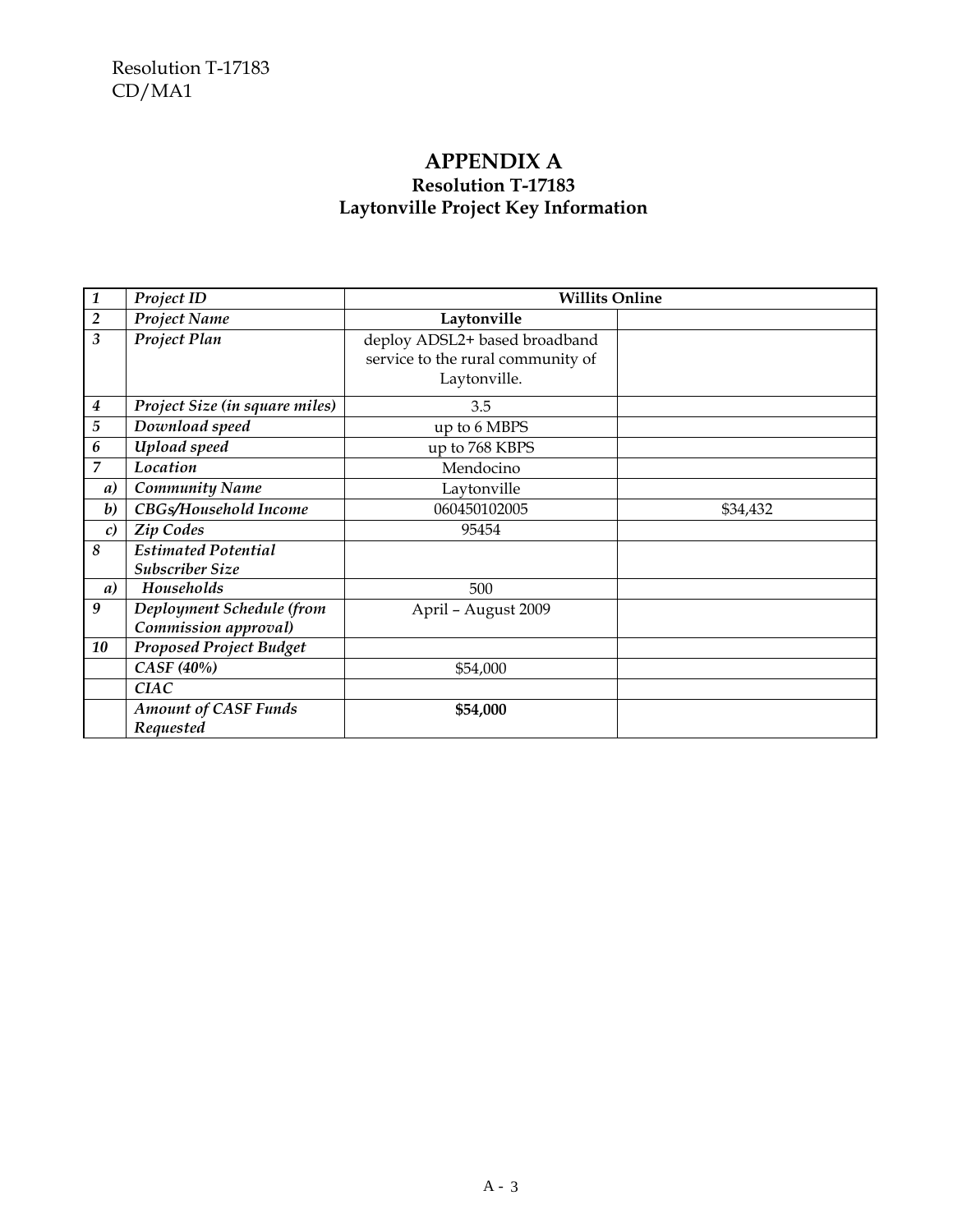# **APPENDIX A Resolution T-17183 Laytonville Project Shapefile**